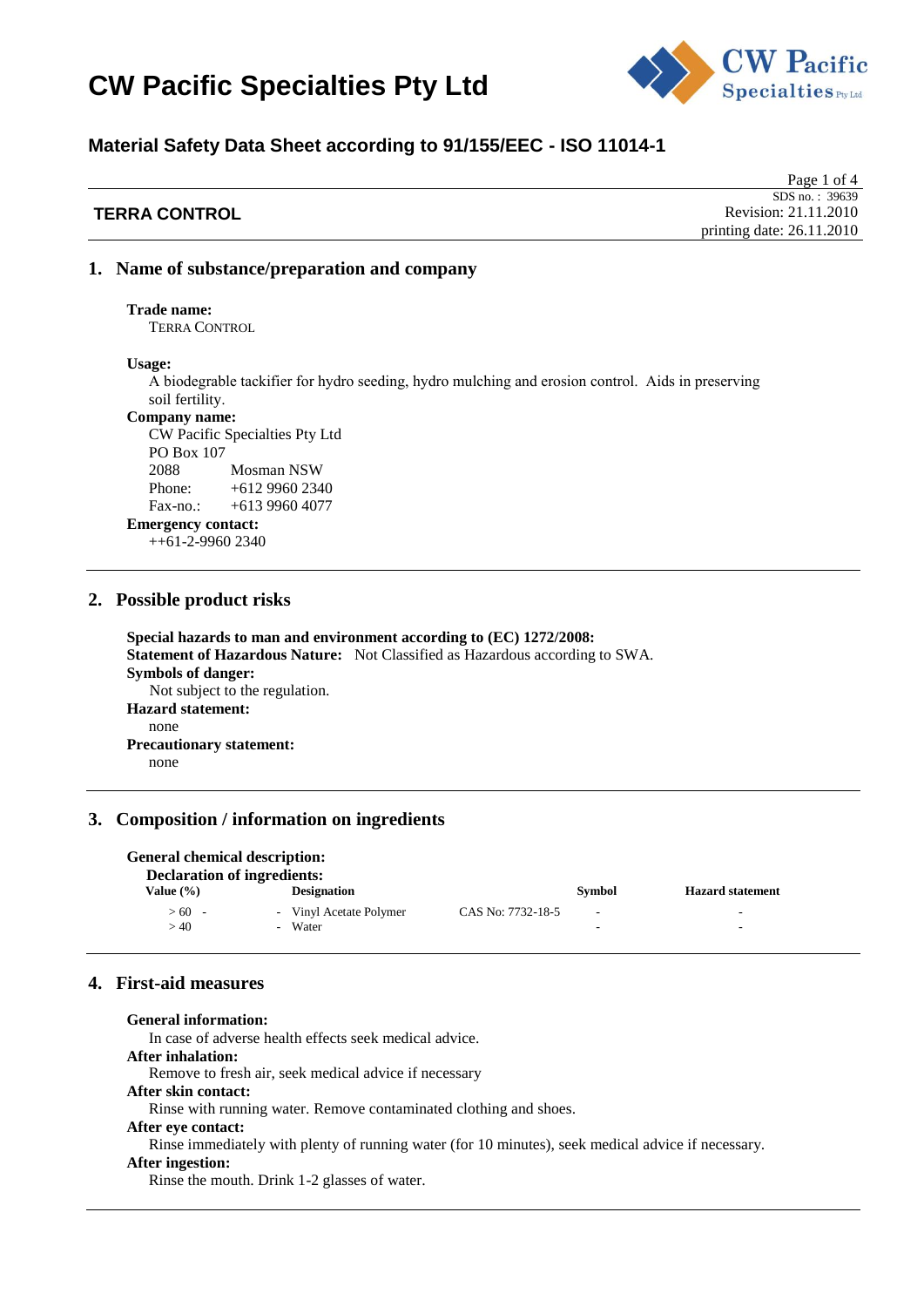

## **Material Safety Data Sheet according to 91/155/EEC - ISO 11014-1**

|                      | Page 2 of 4                 |
|----------------------|-----------------------------|
|                      | SDS no.: $39639$            |
| <b>TERRA CONTROL</b> | Revision: 21.11.2010        |
|                      | printing date: $26.11.2010$ |

#### **5. Fire-fighting measures**

**Suitable extinguishing media:** All common extinguishing agents are suitable. **Extinguishing media which must not be used for safety reasons:** high pressure waterjet **Special protection equipment for fire-fighters:** Put on breathing apparatus. **Combustion products or gases to be formed:** carbon monoxide, carbon dioxide

### **6. Accidental release measures**

**General information:**  Danger of slipping on escaped product. **Environmental precautions:** Do not empty large amounts into the drains. **Process for cleaning and take-up:**  Remove with liquid-absorbing material (sand, peat, sawdust).

### **7. Handling and storage**

**Handling:** Avoid open flames. **Storage:** Store frost-free. Keep container tightly sealed.

## **8. Exposure controls / personal protection**

**Hand protection:**  Protective gloves **Eye protection:**  protective goggles **General protection and hygiene measures:**  Do not eat, drink or smoke while working.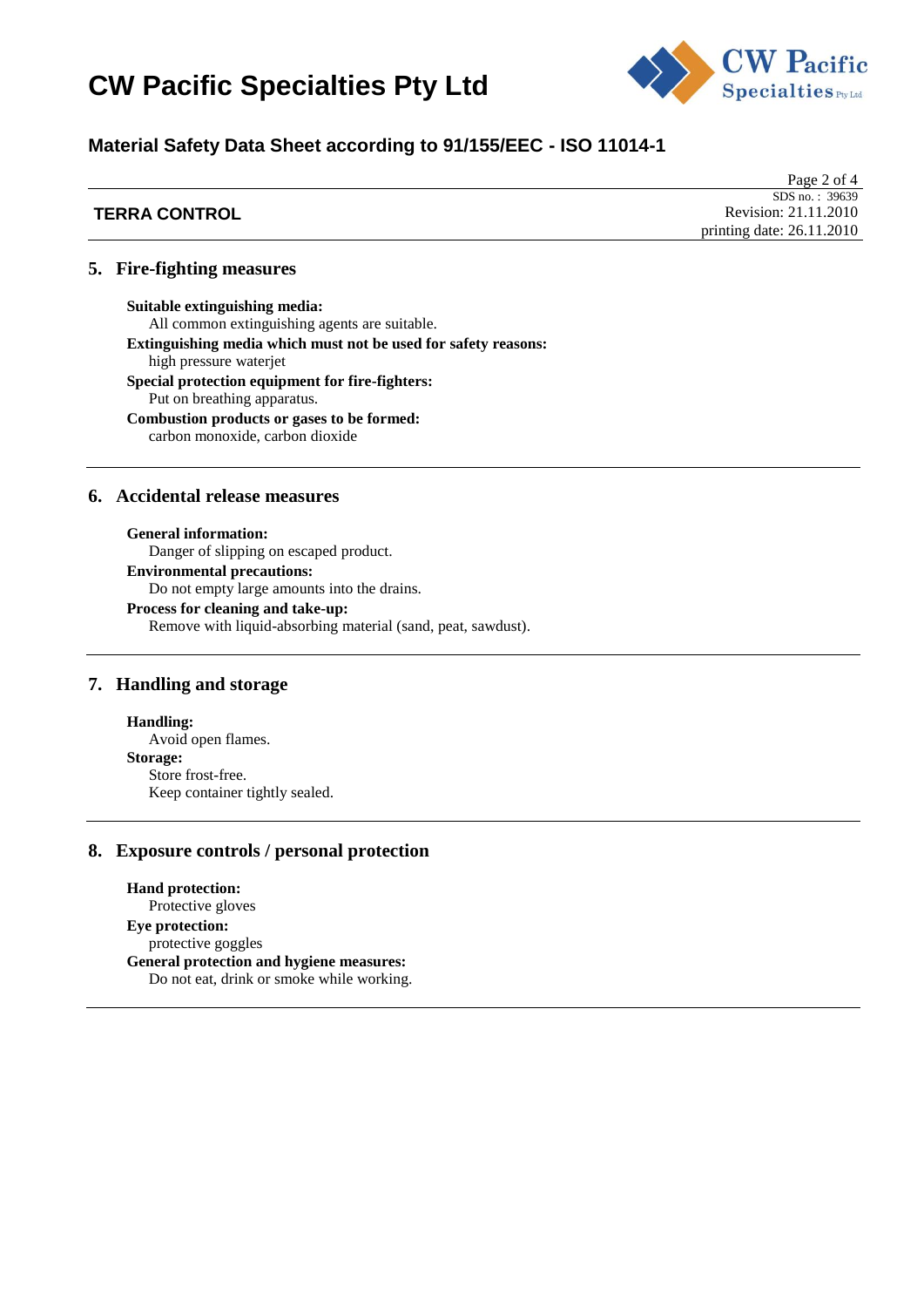

## **Material Safety Data Sheet according to 91/155/EEC - ISO 11014-1**

## **TERRA CONTROL**

Page 3 of 4 SDS no.: 39639 Revision: 21.11.2010 printing date: 26.11.2010

## **9. Physical and chemical properties**

**Designation Value Testing for**<br>Delivery state:  $\qquad \qquad$  **Value** Testing for  $\qquad$  **Testing for** Delivery state: Color(s): white  $pH$ -value  $(20 °C)$   $4.0 - 6.0$ pH-value  $(20 °C)$ <br>Flash point Specific gravity:  $1.1 \text{ g/cm}^3$ <br>Solubility (20 °C) fully soluble Solubility (20 $°C$ )

Odour: Slight vinyl acetate Color(s): Slight vinyl acetate Color(s): not applicable

#### **10. Stability and reactivity**

#### **Materials to avoid:**

None known if used properly.

**Dangerous decomposition products:**  Does not decompose if used properly.

### **11. Toxicological information**

#### **General toxicological information:**

The present product is a chemical preparation within the meaning of the chemicals act. The following evaluation has been made on the basis of the toxicological data and content by weight of the individual ingredients.

**Acute oral toxicity:**  not irritating

**Skin irritation:** 

not irritating

#### **Eye irritation:**

not irritating

### **12. Ecological information**

#### **General ecological information:**

The ecological evaluation of the product is based on data from the raw material and/or comparable substances.

### **Ultimate biodegradation:**

The total of the organic components contained in the product achieve values below 60% BOD/COD or CO2 liberation, or below 70% DOC reduction in tests for ease of degradability. Threshold values for 'readily degradable' (e.g. to OECD method 301) are not reached.

#### **13. Disposal considerations**

#### **Product disposal:**

Waste incineration or special disposal with the approval of the responsible local authority.